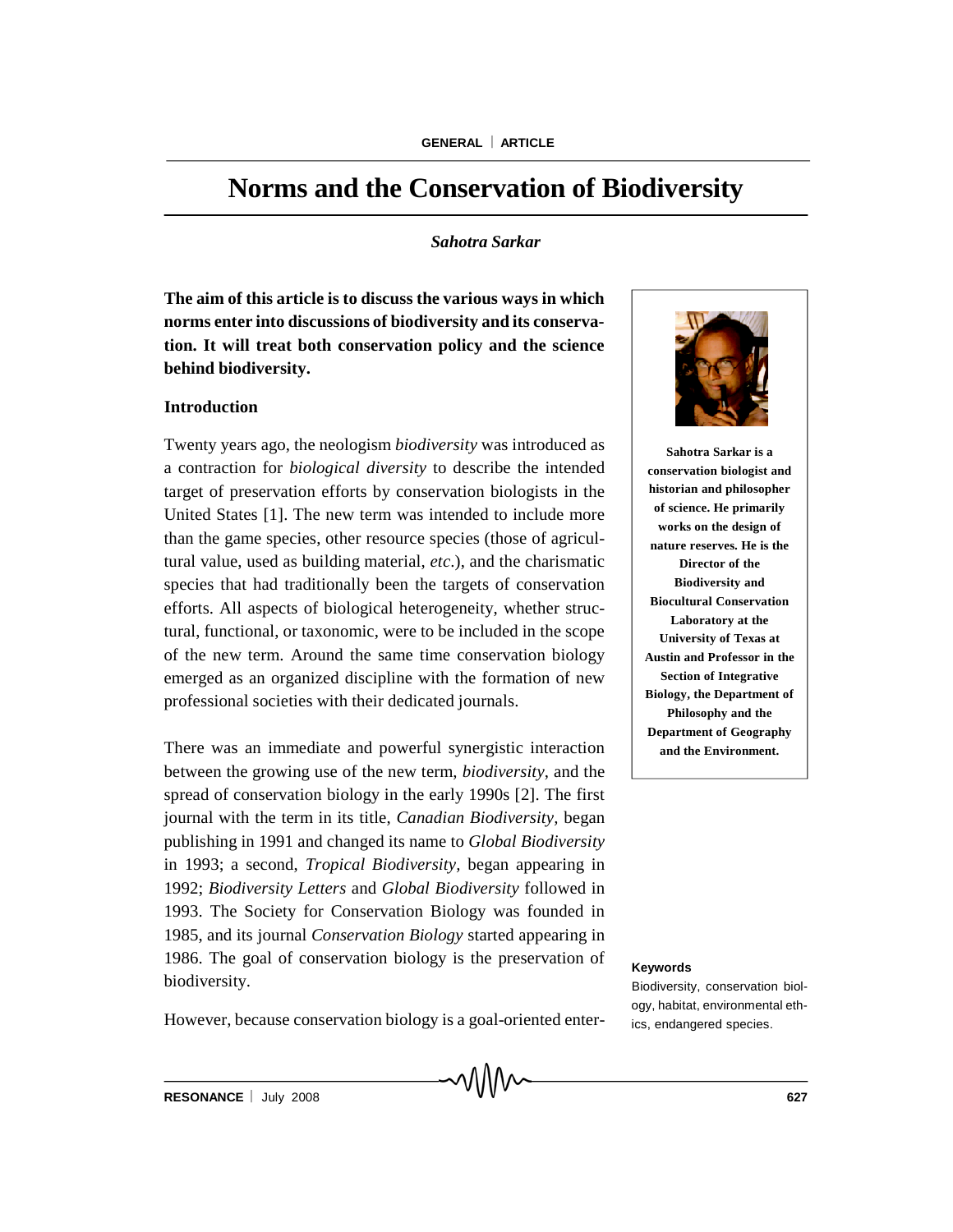Like medicine, conservation biology is a hybrid discipline drawing insights from a variety of fields, including both the biological and social sciences prise that embraces a social goal, namely, the protection of habitats and species, the concept of biodiversity has a normative component besides a purely scientific or descriptive one. A useful analog is health, the goal of medicine, and Soulé [3] and other founders of conservation biology endorsed the analogy between the two disciplines right from the beginning. Also like medicine, conservation biology is a hybrid discipline drawing insights from a variety of fields, including both the biological and social sciences, but it is the normative aspect of biodiversity is what made the new discipline distinctively different from traditional ecology and other descriptive sciences on which it drew for its foundations.

## **Norms and Conservation Policy**

That norms should enter discussions of conservation policy is not surprising since the political arena is necessarily about norms. There are at least five distinct ways in which norms enter policy formulation.

# *Justification for Conserving Biodiversity*

In the first place, there must be normative justification for conserving biodiversity. How this is best done remains a contentious issue that is central to the philosophical discipline of environmental ethics. At one extreme are proposals that attribute intrinsic value to biodiversity, to all taxa, and sometimes even to physical features of the environment [4]. Something has intrinsic value if it is to be regarded as valuable independent of its utility or value to some other thing. Because of this, entities that are supposed to have intrinsic value are supposed to merit protection.

It is probably uncontroversial that human beings should be regarded as having intrinsic value: this is one of the foundations of ordinary ethics. However, it is not equally obvious that nonhuman entities should also be regarded as having intrinsic value –some argument is necessary for making such attributions.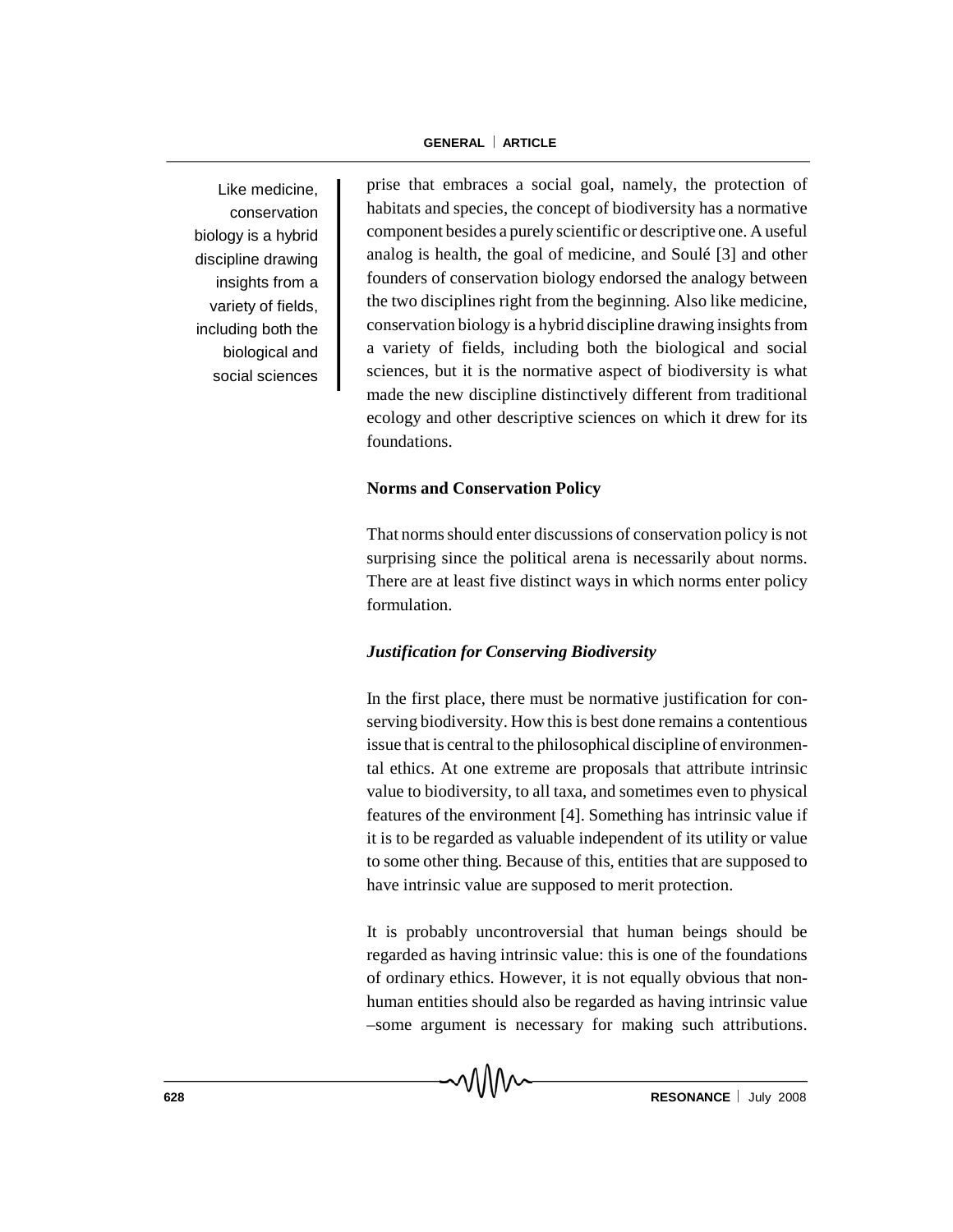#### **GENERAL ARTICLE**

Restricting attention to living entities, typically, these arguments use analogies between humans and other entities: they all have a will to live, they all have identifiable interests, and so on. However, such arguments for intrinsic value are most convincing when they refer to individual organisms rather than abstract entities such as species or, especially, higher taxa. Consequently, intrinsic value attributions may at best lead to concern for the welfare of individual organisms (for instance, as argued by proponents of animal rights). They are problematic in conservation biology because they would prevent necessary practices such as the culling of overgrown populations or invasive species.

At the other extreme is the position that biodiversity deserves protection because of its instrumental value to humans in providing resources and other services. Between those positions are more nuanced forms of anthropocentrism that sometimes are coupled to a pragmatic multifaceted approach that admits a plurality of values [2]. Environmental ethicists continue to debate these issues. The critical point is that, if there is no adequate normative basis for biodiversity conservation, conservation biology becomes a dubious enterprise because its explicit purpose is the conservation of biodiversity.

#### *Definition of Conservation*

The way the normative basis for biodiversity conservation is established influences what counts as conservation. If all individual organisms have intrinsic value, the target of conservation should be each one of them. Even controlling an invasive species to protect the habitat of an endangered endemic species becomes an ethically suspect policy. Conservation becomes a question of protecting lives rather than preventing the extinction of species. If the justification for conservation is purely instrumental, conservation consists of natural resource management and *biodiversity* is little more than a fancy new name for living natural resources. All other proposals admit a much broader approach to conservation and thus a more general concept of biodiversity that goes beyond individual organisms or living natural resources.

∧∧∧∧∼

Intrinsic value attributions may at best lead to concern for the welfare of individual organisms.

The way the normative basis for biodiversity conservation is established influences what counts as conservation.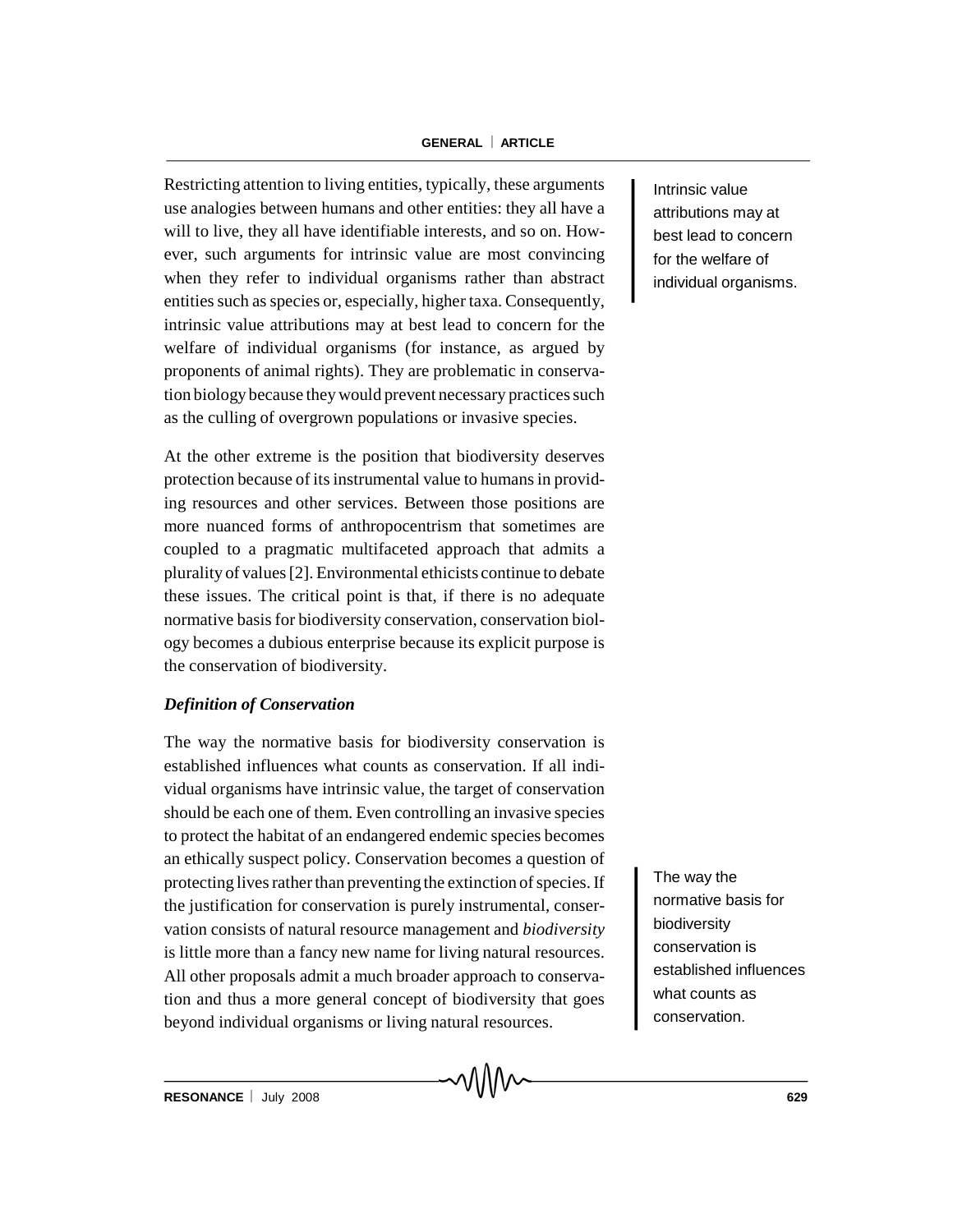**Conservation** planning, which is a central part of the practice of contemporary conservation biology, is increasingly being approached within the formal framework of decision theory and often involves the use of extensive software-based decision support tools

Carefully considered normative decisions that specify what deserves protection must enter into the definition of biodiversity.

# *Conceptualization of Conservation Policy*

The way the normative basis for biodiversity conservation is established influences the way conservation policy is conceptualized and formulated. In particular, conservation planning, which is a central part of the practice of contemporary conservation biology, is increasingly being approached within the formal framework of decision theory and often involves the use of extensive software-based decision support tools [5]. The use of such a framework presumes that there is an anthropocentric basis for conservation decisions that are ultimately supposed to be evaluated through the use of expected utility functions constructed from (human) preferences as elicited through a variety of methods. If biodiversity conservation must be based normatively on intrinsic values, this approach to conservation is not valid.

#### *Characterization and Operationalization*

The normative component of the concept of biodiversity constrains the way it should be quantitatively characterized and operationalized in the field (which is a necessary prerequisite for policy formulation and implementation). Suppose that some (very eccentric) definition of biodiversity gives high conservation value to *Mus muscuslus* (the house mouse) and *Corvus splendens* (the common crow) in India. Now, independent of this putative definition of biodiversity, there is little rational basis to expend limited resources on the welfare of either of those species. Rather, both are widespread species whose spread should be controlled. Because the purpose of conservation biology is the protection of biodiversity, which is a normative goal, something must have gone wrong with the way in which biodiversity was defined. Thus, carefully considered normative decisions that specify what deserves protection must enter into the definition of biodiversity. Typically, these decisions embody cultural values. As is discussed in detail below, those cultural values influence the selection of "true surrogates" for the measurement of biodiversity in the field.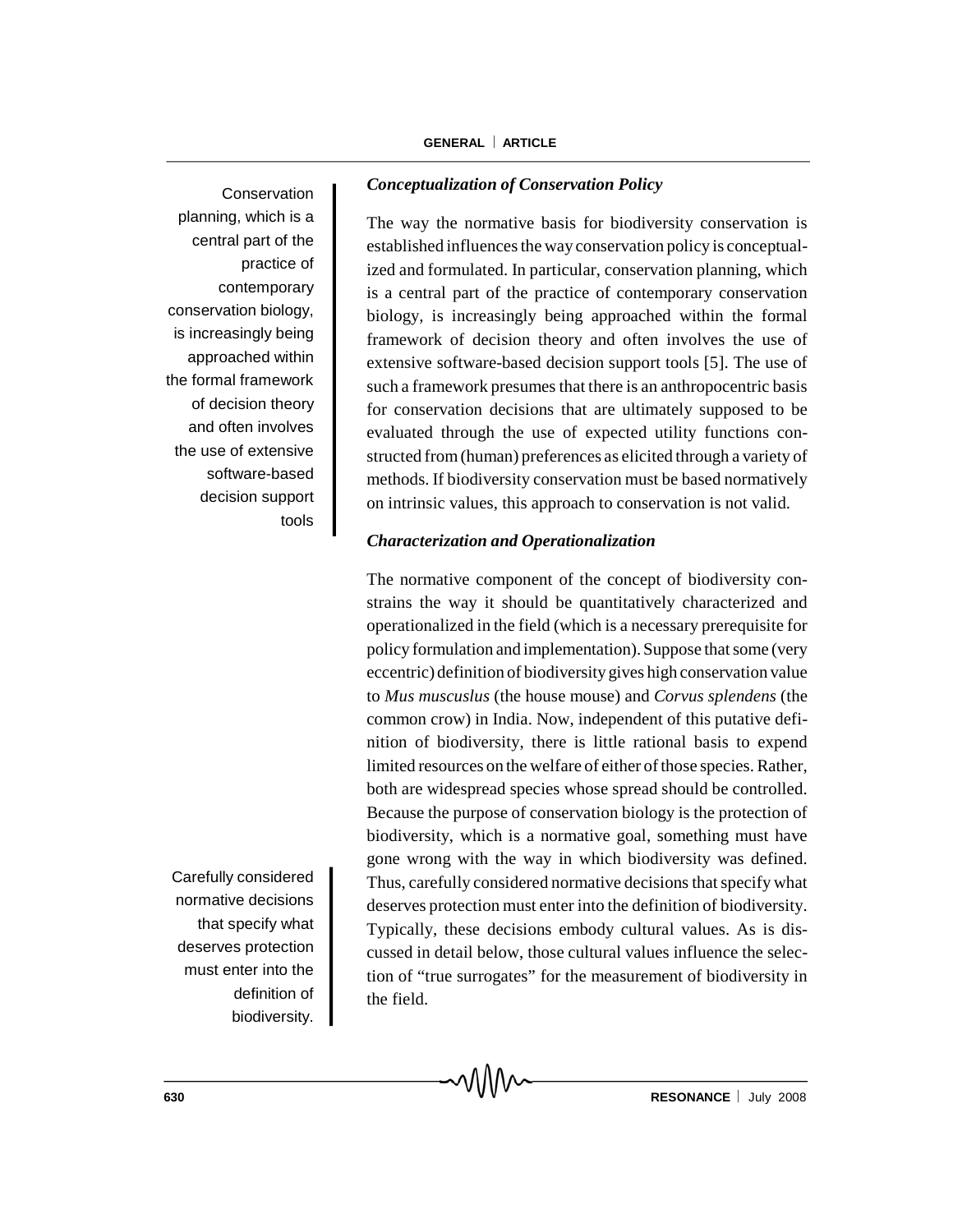Vermeulen and Koziell [6] recently emphasized the importance of local cultural values in the definition of biodiversity over global values that are not culturally shared. However, such a choice would come at a cost: it would not allow the use of many scientific criteria such as endagerment or endemicity to define biodiversity. While such criteria are supposed to reflect universal values, they may not be locally appreciated and would thus become illegitimate.

However, when global values alone have dictated what counts as biodiversity and how different components of biodiversity are prioritized, the typical result has been political conflict, sometimes leading to serious deprivation of those with the fewest resources. For instance, conservation refuges have been created throughout the developing world (the South) to protect endangered species in nature reserves because those species are highly valued by Northern environmentalists [7]. The extent and severity of this problem are contested, but there is little doubt that it is a serious issue [2]. Such situations create troubling ethical problems besides violating every canon of distributive justice, assuming that at least some equity is acknowledged as a desired end. Many critics from the South have assailed what they perceive as the arrogance of Northern biodiversity conservationists [8].

# *Negotiations on Conservation Policy*

Because biodiversity is a concept of recent vintage, its role, especially in the context of policy formulation, continues to be negotiated with the roles of other values, in particular the more traditional natural values that may be related to it. These other natural values include wilderness ('pristine habitats'), natural resources, ecosystem services, and ecological integrity*.* There has been a long and unfortunate tradition in some Northern countries, especially Australia and the United States, of conflating various natural values, in particular wilderness and biodiversity [9]. The pursuit of these other values is often consistent with biodiversity conservation but sometimes it is not.

Because biodiversity is a concept of recent vintage, its role, especially in the context of policy formulation, continues to be negotiated with the roles of other values.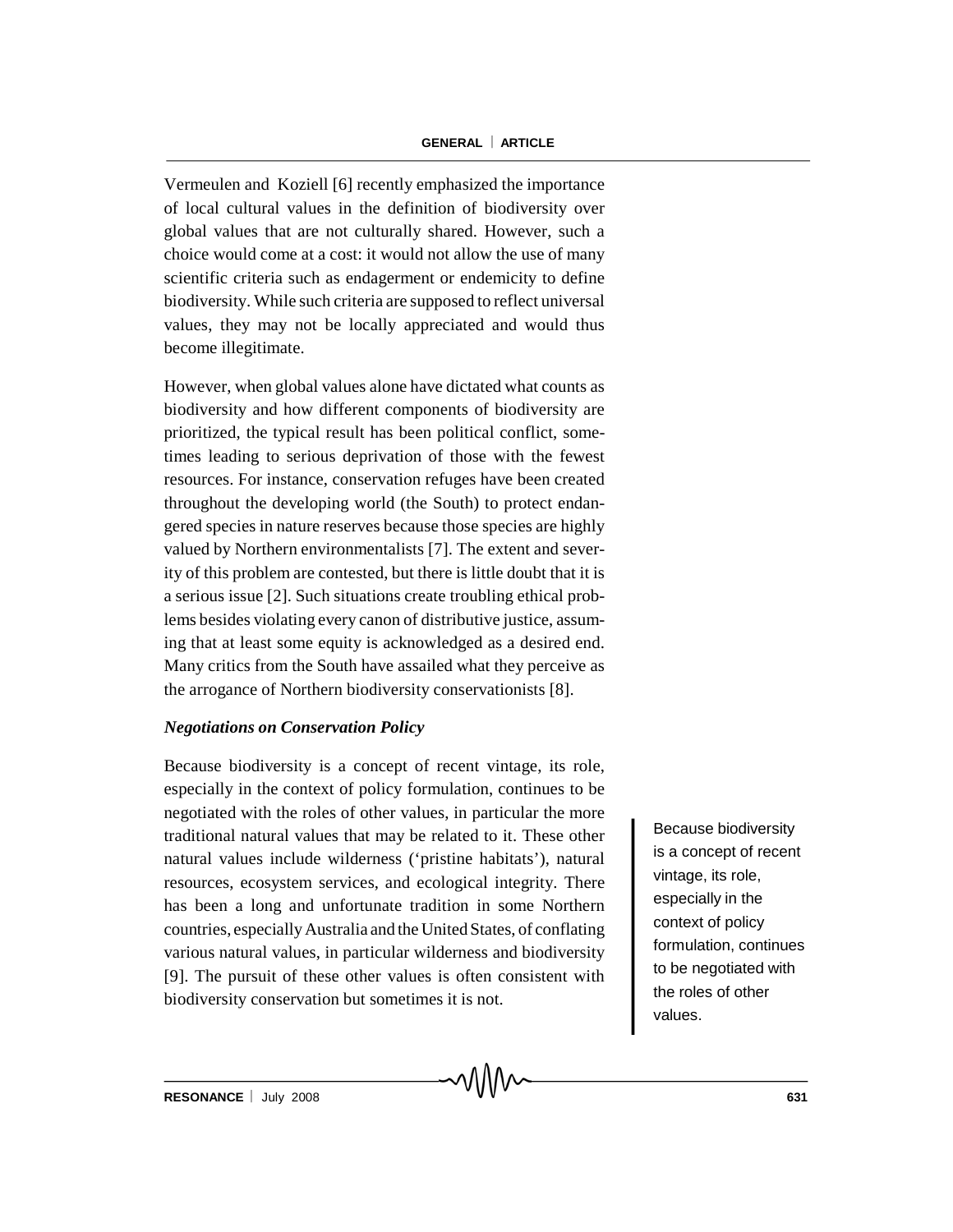#### **GENERAL ARTICLE**

For instance, consider Keoladeo Ghana National Park in Rajasthan [2]. This 450 hectare artificial wetland was created by local rulers during the nineteenth century. It attracts tens of thousands of wintering waterfowl and also supports a large number of bird species that breed during the monsoon. Before Indian independence in 1947, the area was a hunting preserve (which is why it was created). But it also served and a grazing ground for cattle, mainly buffaloes, from the surrounding villages and also as a source of agricultural water during the post-monsoon period. After independence it was set aside as a bird reserve and, from 1981 onwards, as a national park along the wilderness model of land use. On the advice of Indian and U S experts, grazing was banned in the early 1980s ostensibly to promote bird diversity. When villagers protested the loss of fodder, the police responded with violence, at one point killing nine villagers. The ban on grazing, despite its intent, devastated Keoladeo as a bird habitat, especially for wintering geese, duck, and teal. Paspalum grass and other opportunistic weeds, which had been kept in check by grazing, established a stranglehold on the wetland, choking the shallow bodies of water. Fish populations declined, leading to corresponding declines in bird populations. These results were presented in 1987 in a report prepared by the Bombay Natural History Society (BNHS). This study was originally designed to document the harm done by grazing but came to the opposite conclusion. Officially the no-grazing policy has never been reversed but it is no longer systematically enforced. As a result, some (technically illegal) grazing began again, and anecdotal reports suggested that bird habitat improved in the 1990s. (Lately, Keoladeo has been suffering from a drought unrelated to these earlier problems.) In this case, wilderness preservation (the creation of national parks) was in conflict with biodiversity conservation.

Besides biodiversity, ecological integrity has also been urged as a goal of nature protection.

Besides biodiversity, ecological integrity has also been urged as a goal of nature protection, and is a central goal of ecological restoration [10]. Because the concept of biodiversity comes with an obligation to protect biodiversity, care must be taken that its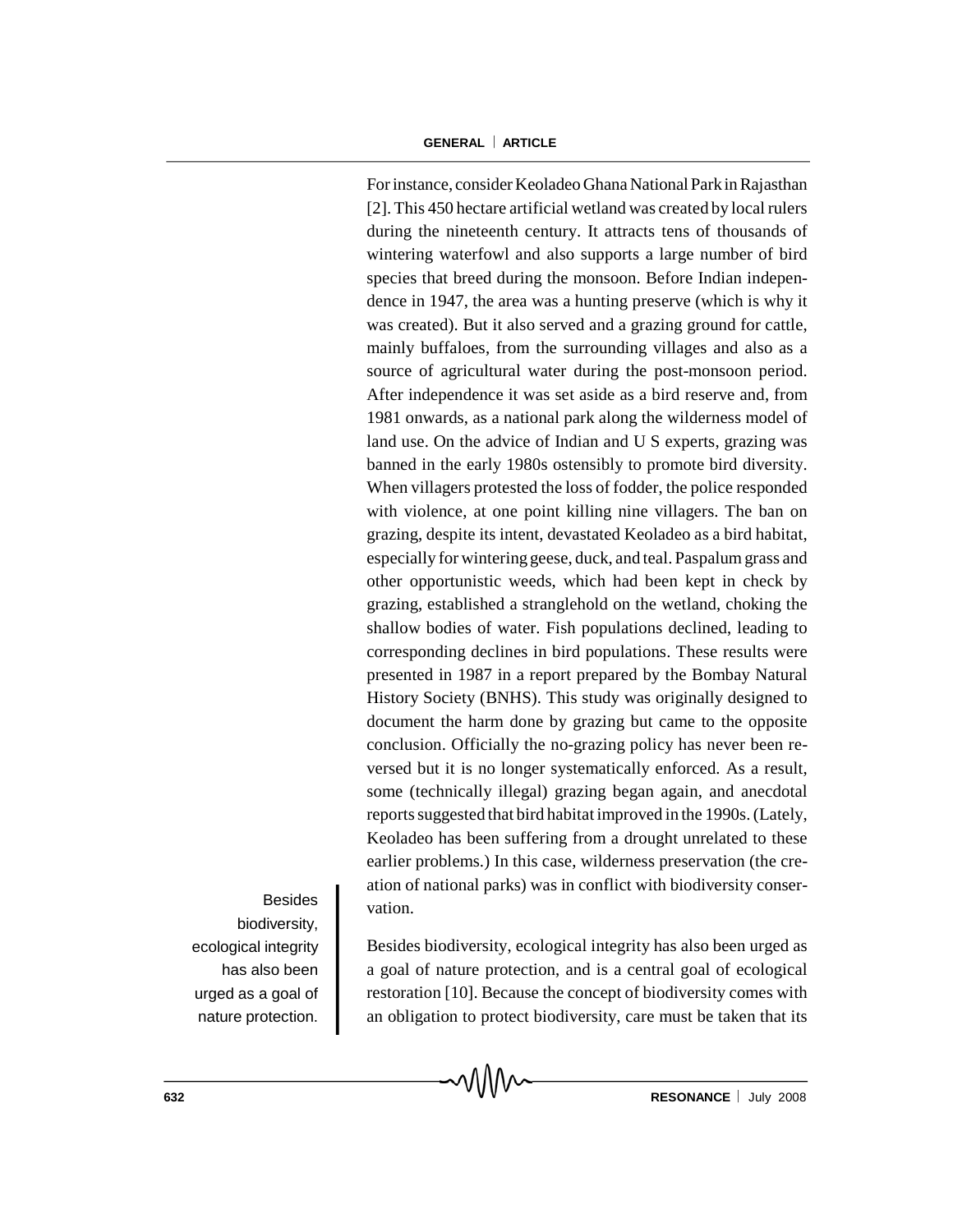definition does not lead to normatively unacceptable conflicts with other values and, preferably, as few practical conflicts as possible.

# **Norms and the Science of Biodiversity**

With respect to the scientific aspect of the concept of biodiversity, the characterization that it includes all taxonomic, functional, and structural biological differences is unexceptionable in principle. However, it is useless in practice because it cannot be assessed in the field. Conservation also is an impractical proposal: every biological pattern and process becomes a target of conservation. As was stated above, biodiversity must be defined so that it will be an appropriate target of conservation and be amenable to the practical needs of conservation planning. This means that it must be operationalized in such a way that: (i) what it includes is deemed appropriate as a conservation target; (ii) it must be estimable from field studies; and (iii) preferably, it must be quantifiable.

If biodiversity is defined as all taxonomic, functional, and structural diversity, it falls afoul of the estimability and quantifiability criteria. A standard move at this stage is to suggest that three entities capture what is important about biodiversity: genes (alleles), species, and ecosystems [5]. As a simplifying proposal in the face of intractable complexity, this suggestion has merit. Conserving all allelic heterogeneity takes care of much of the diversity below the level of species. Conserving all species conserves all higher taxa, though it may not conserve interspecific hybrids. Conserving all ecosystems protects most communities, and so on. However, even this proposal is too broad: in practice it is impossible to estimate allelic and species diversity in almost any habitat. The definition also excludes biological processes.

It thus is necessary to choose surrogates for biodiversity ("true surrogates" [11]). The estimability problem is solved by making sure that these are tractable sets of taxa, ecosystems, processes, and so on*.* The normative decision of what should be conserved

∧∧∧∧

If biodiversity is defined as all taxonomic, functional, and structural diversity, it falls afoul of the estimability and quantifiability criteria.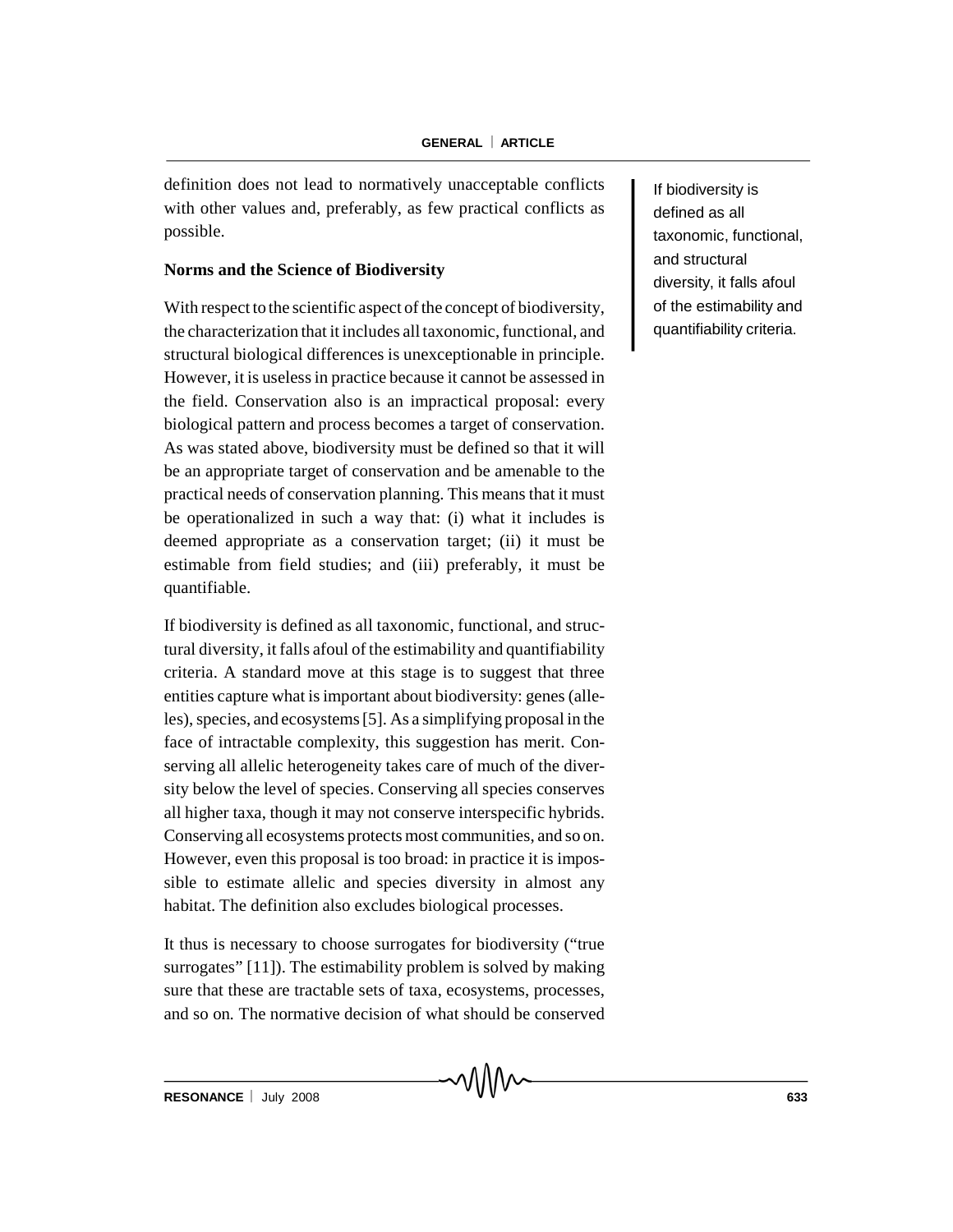now decides which set is appropriate. In the United States, for instance, typical true surrogates are endangered and vulnerable species. Some conservation agencies, such as Conservation International, use critically endangered species as defined by the International Union for the Conservation of Nature and Natural Resources (IUCN) Red List along with endemic species. Others, such as The Nature Conservancy in many regions, use carefully delineated habitat types.

From a scientific perspective there is thus a conventional element in such a definition of biodiversity based on true surrogates in the sense that the definition is not entirely specified by scientific facts. However, from the normative perspective these are not conventional choices. Instead, they reflect deep cultural judgments of what is worth preserving in nature and thus these choices must be carefully made. For instance, all the choices of true surrogates mentioned above mark a fairly recent shift in cultural values away from charismatic species to a more inclusive set of taxa.

There is also a further level of complication. In many situations even the true surrogate set (for example, if it is something broad, such as all vertebrate species or all vascular plant species) is too difficult to measure in the field. (Measuring all species, including microbial species, is nearly impossible in any habitat unit large enough to be of potential conservation interest.) In this situation 'estimator-surrogates' must be used to represent true surrogates for biodiversity, especially in biodiversity conservation planning. For instance, a set of environmental parameters (which are much easier to measure and model) may be adequate to represent many taxonomic groups (the true surrogates) in many regions [5]. Techniques of surrogacy analysis have been developed to quantify the extent to which there is a match between planning outcomes using true and estimator surrogates. However, even after the components of biodiversity (that is, the true surrogate set) has been normatively selected, there remains the question of how it is to be quantitatively measured. The next section discusses that question.

Techniques of surrogacy analysis have been developed to quantify the extent to which there is a match between planning outcomes using true and estimator surrogates.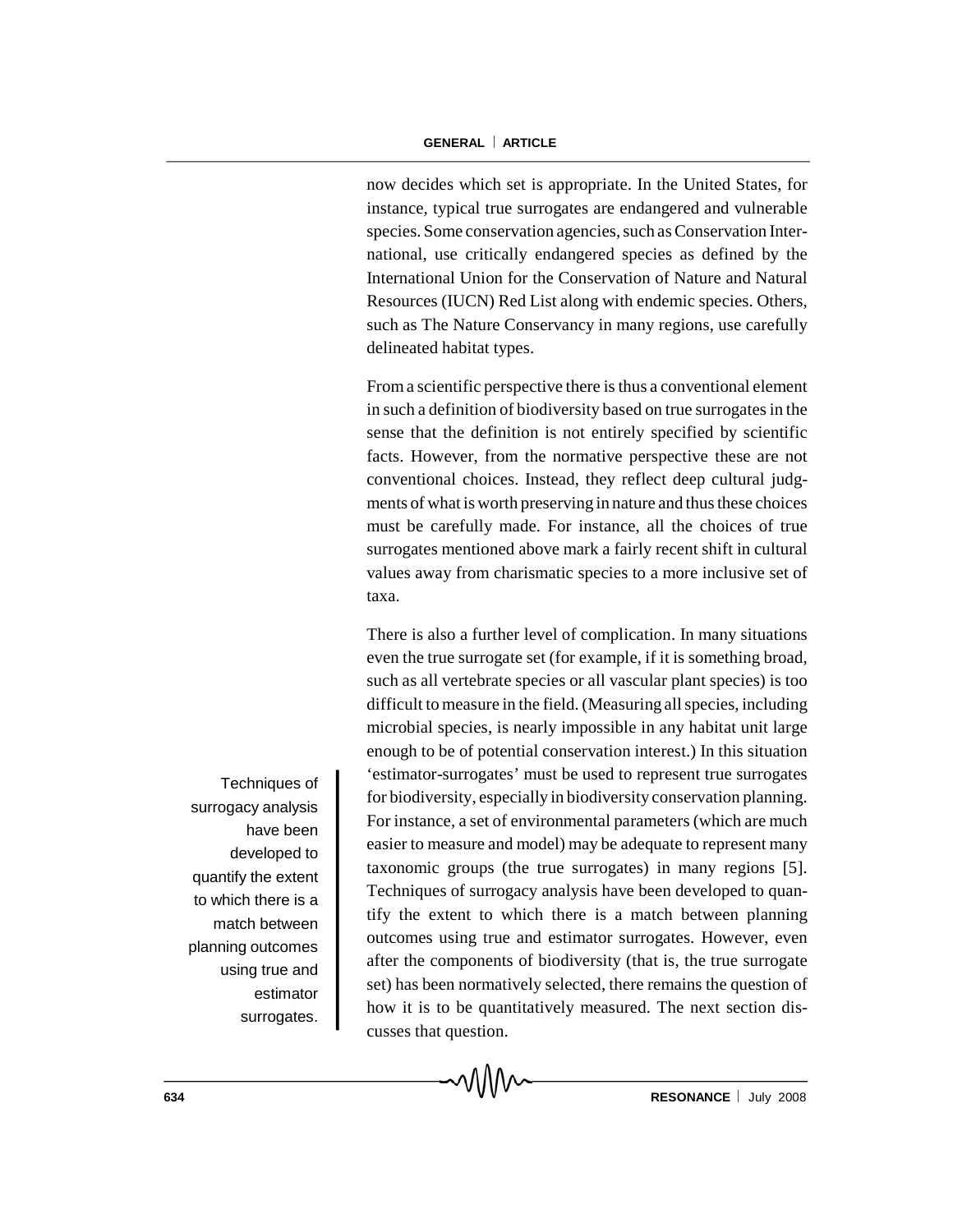#### **Complementarity**

Since the 1960s, ecologists have distinguished between  $\alpha$  -diversity, or the diversity within a study unit;  $\beta$ -diversity, or the diversity between study units; and  $\gamma$ -diversity, or the total diversity of a region [12]. Over the years, a wide variety of mathematical measures have been proposed to quantify each of these three concepts. In the 1980s several groups of conservation biologists independently began to use a measure of diversity that came to be called complementarity [13]: if areas are being selected iteratively for conservation, the complementarity value of an area is the extent to which it includes new entities not already present in the areas previously selected. If areas are selected to maximize complementarity, they add the most diversity to the total set of selected areas. There have been many variants of this idea, in particular, the suggestion to include broader measures of taxonomic and phylogenetic diversity than species diversity.

It can be shown that the use of complementarity typically leads to nearly optimal spatial economy in the selection of conservation area networks, that is, to the representation of a full complement of the biodiversity of a region (represented by true surrogates) in as small an area as possible [5]. Sarkar [11] argued that procedures using complementarity provide an implicit quantitative measure of biodiversity that is sufficiently precise for the purposes of conservation, in which all this measure must permit is a comparative assessment of how important different areas are when some but not all of them are to be selected for conservation. Magurran [14] pointed out that complementarity is essentially a measure of  $\beta$ -diversity because it quantifies the extent to which a new area is different from those already selected.

The recognition that complementarity is a measure of  $\beta$ -diversity establishes an important conceptual link between the measurement of biodiversity in conservation planning and the older work of quantifying ecological diversity, which was not initiated with policy development as an explicit goal [15]. Because the practical selection and implementation of conservation area networks is

MM

It can be shown that the use of complementarity typically leads to nearly optimal spatial economy in the selection of conservation area networks.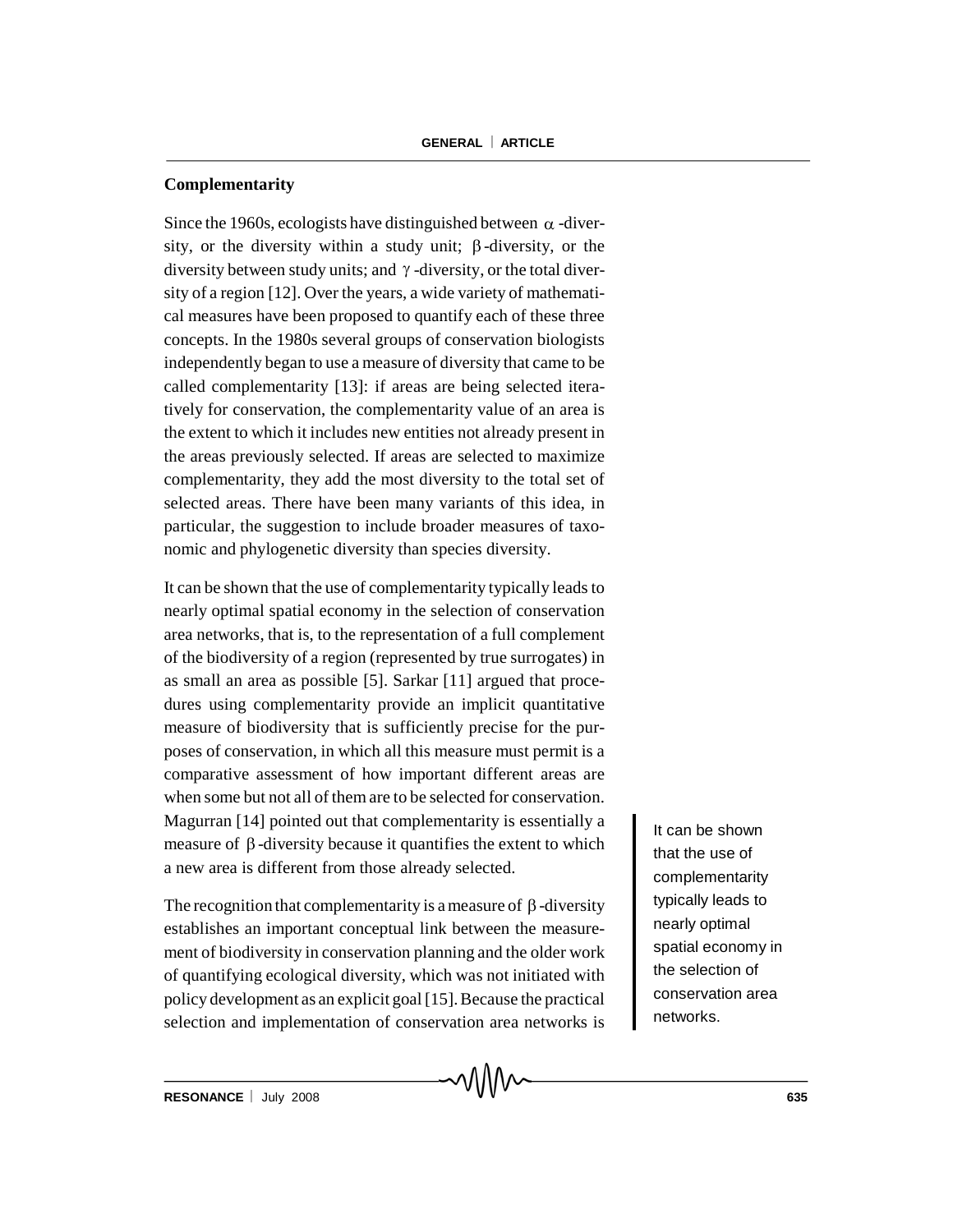the central goal of systematic conservation planning, when a (descriptive) diversity measure is used for this purpose, it is incorporated explicitly into (normative) policy formulation.

#### **Concluding Remarks**

Even when complementarity is used to quantify biodiversity, the choice of the true surrogate set for which this diversity measure is being quantitatively assessed must ulitmately be based on normative judgments about what it is important to conserve. Thus, descriptive and normative judgments are being simultaneously integrated in planning protocols rather than a descriptive judgment being adopted within the policy framework. As noted earlier, that normative elements should enter into policy formulation is neither controversial nor unexpected. Similarly, that there should be non-normative scientific issues connected to the quantification of biodiversity is also expected. What is worth noting is that, because the choice of true surrogates for biodiversity involves cultural values, even the quantification of biodiversity involves norms. Both the descriptive and the normative aspects of the concept of biodiversity remain central to its use within conservation biology just as they were when the concept was introduced.

#### **Acknowledgments**

The author's work on biodiversity was supported by a grant from the National Science Foundation, USA.

#### **Suggested Reading**

- **[1] D Takacs,** *The Idea of Biodiversity: Philosophies of Paradise,* **Baltimore, MD: Johns Hopkins Press, 1996.**
- **[2] S Sarkar,** *Biodiversity and Environmental Philosophy: An Introduction***, New York, Cambridge University Press, 2005.**
- **[3] M E Soulé, What Is Conservation Biology?.** *BioScience,* **Vol.35, pp.727–734, 1985.**
- **[4] J O'Neill, The Varieties of Intrinsic Value,** *The Monist,* **Vol.75**, **pp.119–137, 1992.**
- **[5] C R Margules, and S Sarkar,** *Systematic Conservation Planning.* **Cambridge, UK, and New York: Cambridge University Press, 2007.**